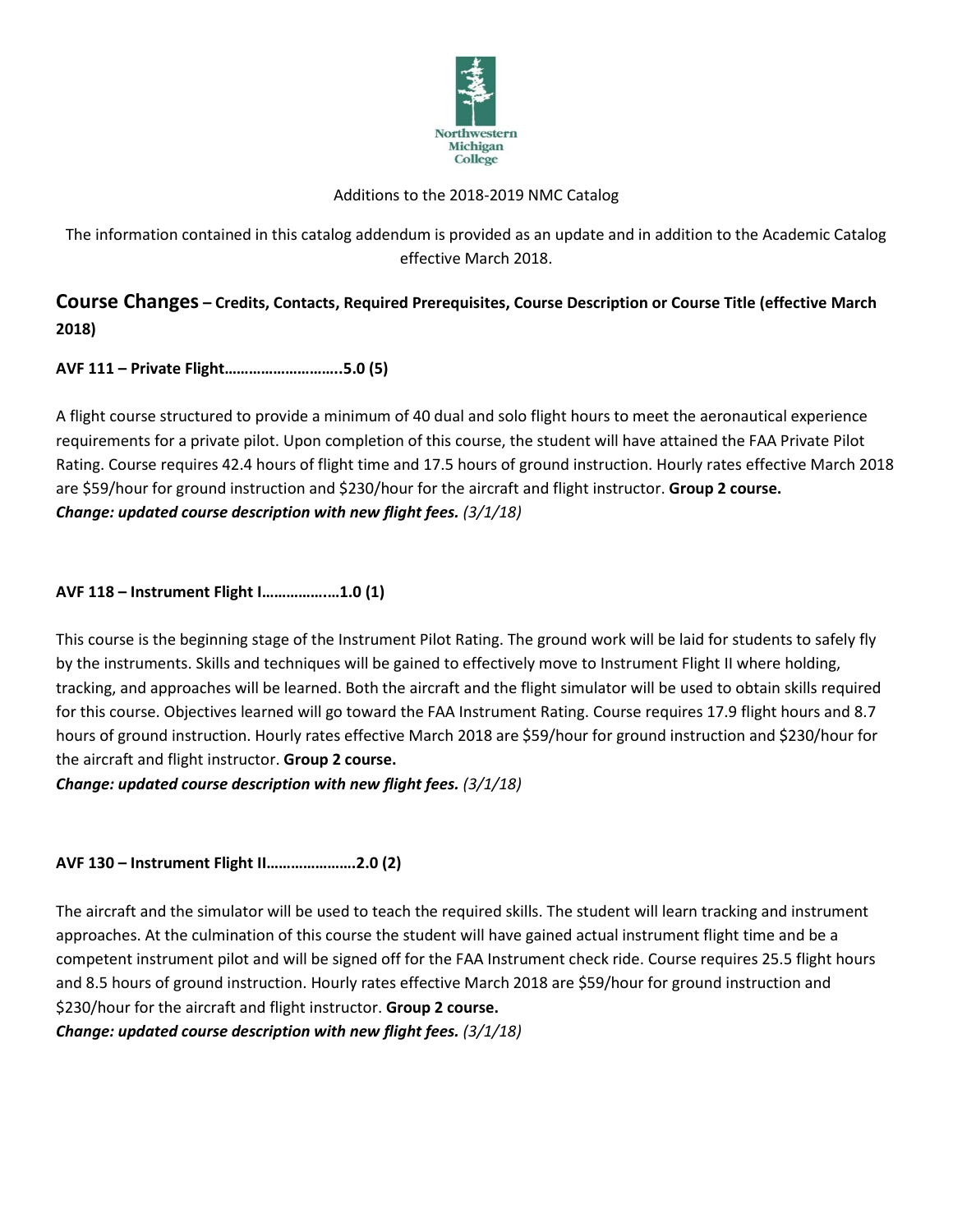The student will advance their skills required by the FAA to obtain a Commercial Pilot Certificate. They will gain experience in different aircraft with the opportunity to gain a Tailwheel Endorsement or Seaplane Rating. Students will increase their instrument proficiency while conducting cross country flights. Course requires 44.4 flight hours and 1.3 hours of ground instruction. Hourly rates effective March 2018 are \$59/hour for ground instruction and \$230/hour for the aircraft and flight instructor. **Group 2 course.**

*Change: updated course description with new flight fees. (3/1/18)*

### **AVF 232 – Commercial Flight II………………….3.0 (3)**

A flight course structured to provide a dual and solo flight hours to partially fulfill the flight hour requirements for the FAA Commercial Pilot Certificate. This course will provide a review of VFR and IFR cross country navigation procedures and introduce the student to multi-engine flight. Course requires 33.4 flight hours and 10.3 hours of ground instruction. Hourly rates effective March 2018 are \$59/hour for single engine ground instruction and \$69/hour for multi-engine flight instruction and \$230/hour for the single aircraft and flight instructor and \$340/hour for the multi-engine aircraft and instructor. **Group 2 course.**

*Change: updated course description with new flight fees. (3/1/18)*

# **AVF 234 – Commercial Flight III………………….2.0 (2)**

This course is the last of three flight courses required to obtain the FAA Commercial Pilot Certificate. This course consists of flight hours with an emphasis on commercial flight maneuvers in preparation for the Commercial Pilot FAA Practical Test. Upon completion of this course, the student will have attained the FAA Commercial Pilot Certificate. Course requires 17.2 flight hours and 8.5 hours of ground instruction. Hourly rates effective March 2018 are \$59/hour for ground instruction and \$212/hour for the aircraft and flight instructor. Multi-engine training lessons will be charged at \$69/hour for ground instruction and \$340/hour for the aircraft and flight instructor. **Group 2 course.** *Change: updated course description with new flight fees. (3/1/18)*

**AVF 271 – Multi-Engine Flight……………..……….1.0 (1)** *Required Prerequisite(s): AVF 111 (Private Pilot Rating)*

This flight course is designed to give the student the aeronautical knowledge, proficiency, and experience required to meet the FAA Practical Test Standards for the Private or Commercial Multi-engine rating. Upon completion of this course, the student will have attained the FAA Multi-engine Land Rating. Course requires 4 flight hours and 1 ground hour. Hourly rates effective March 2018 are \$69/hour for ground instruction and \$340/hour for the aircraft and flight instructor. **Group 2 course.**

*Change: updated course description with new flight fees. (3/1/18)*